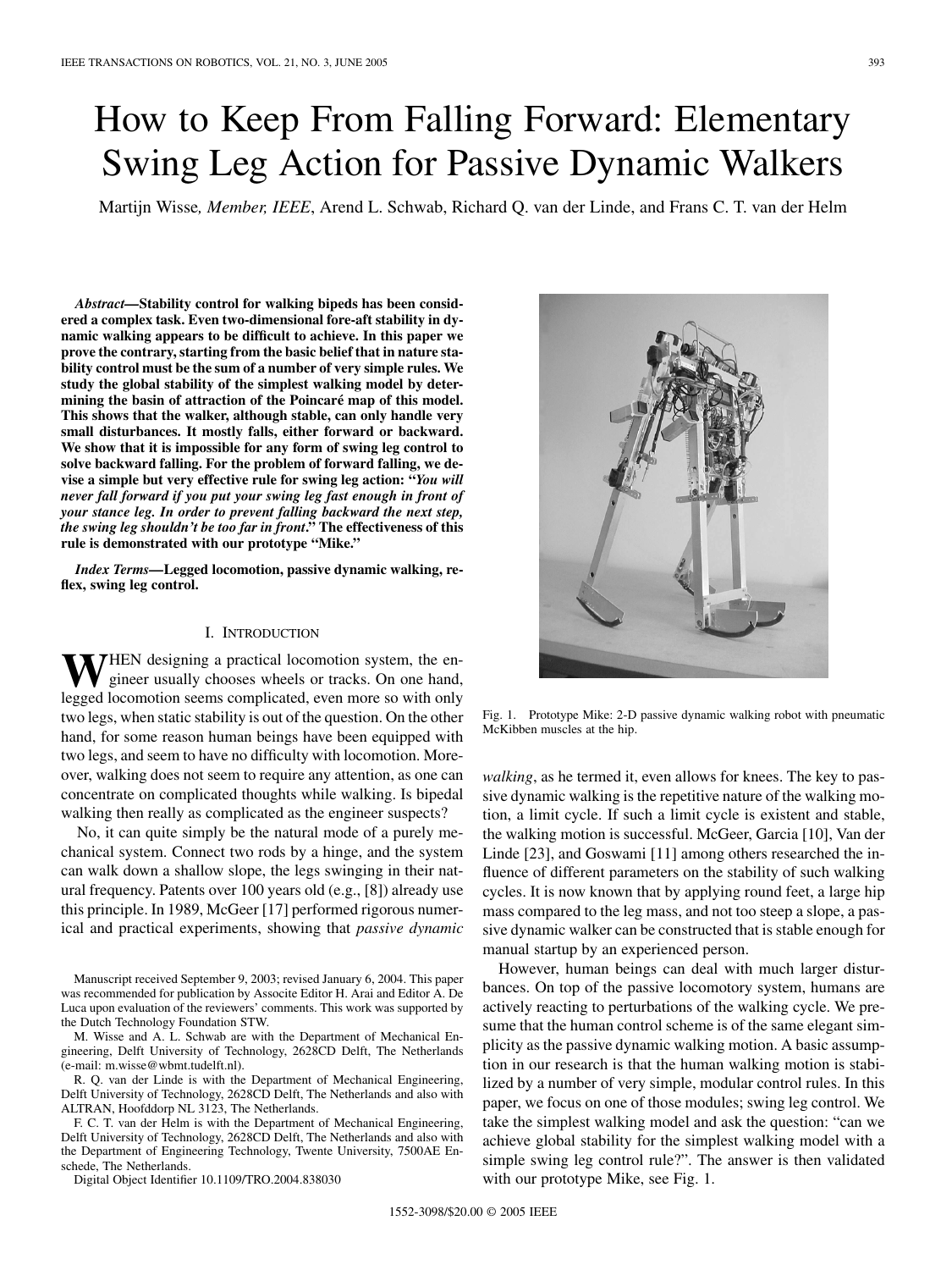

Fig. 2. Typical passive walking step. The new stance leg (lighter line) has just made contact with the ramp in the upper left picture. The swing leg (heavier line) swings until the next heelstrike (bottom right picture). The top-center picture gives a description of the variables and parameters that we use.  $\theta$  is the angle of the stance leg with respect to the slope normal.  $\phi$  is the angle between the stance leg and the swing leg.  $M$  is the hip mass, and  $m$  is the foot mass.  $l$  is the leg length.  $\gamma$  is the ramp slope, and g is the acceleration due to gravity. Reprinted with permission from Garcia *et al.* [[10\]](#page-7-0).

#### II. MODELING AND ANALYSIS

#### *A. Simplest Walking Model*

This research starts with the simplest mechanical model still possessing the ability to perform a bipedal walking motion, as conceived by Garcia *et al.* [\[10](#page-7-0)]. The model, shown in Fig. 2, consists of two rigid links with unit length, connected by a frictionless hinge at the hip. The mass is distributed over three point masses; one with unit mass  $M$  at the hip, and two with infinitesimally small mass  $m$  at the feet. This unactuated two-link system walks down a slope in a gravity force field with unit magnitude. The scaled model of the walker now only has one free parameter, the slope angle  $\gamma$ .

A walking step is started with both feet on the slope. The front foot has just made ground contact, the hind foot has a velocity away from the floor. During a step, the stance foot is modeled as a hinge, connected to the floor. The swing foot is moving freely as the other end of a double pendulum. At about midstance, the swing foot is briefly allowed to be below floor level ("foot-scuffing"), which is inevitable for a walker with straight legs. Knees ([\[1](#page-7-0)], [[6\]](#page-7-0), [[18\]](#page-7-0), [\[26\]](#page-7-0)) or other leg shortening measures ([[22\]](#page-7-0)), as well as three-dimensional (3-D) motion ([[5\]](#page-7-0), [[14\]](#page-7-0), [[24\]](#page-7-0)) would solve the problem but increase complexity of the model. After this short through-pass, the second time that the swing foot reaches floor level is regarded as heel-strike, the end of the step. The swing foot makes a fully inelastic collision and becomes the new stance leg. Instantaneously, the former stance leg looses ground contact, and a new step begins.

## *B. Limit Cycle Analysis*

According to common practice, the dynamic behavior of the simplest walking model is investigated with the following computer simulation procedure. The simulation of one step comprises a smooth leg swing motion, an abrupt collision at heel strike, and the switching of leg function. A simple and efficient method for deriving the necessary equations of motion is given in [[20\]](#page-7-0). Here we will only supply a brief overview of the simulation procedure for one walking step. Then, this procedure is applied to investigate how initial conditions change from one step to the next.

The model has two independent degrees of freedom, the absolute stance leg angle  $\theta$ , and the relative swing leg angle  $\phi$ . The equations of motion, as presented in [[10\]](#page-7-0) and [[20\]](#page-7-0), read

$$
\begin{bmatrix} \ddot{\theta} \\ \ddot{\phi} \end{bmatrix} = \begin{bmatrix} \sin(\theta - \gamma) \\ \sin(\phi) \left( \dot{\theta}^2 - \cos(\theta - \gamma) \right) + \sin(\theta - \gamma) \end{bmatrix}.
$$
 (1)

The state of the system at the start of step  $n(\phi_n = 2\theta_n)$  is completely determined by  $\theta_n$ ,  $\theta_n$ , and  $\phi_n$ . Shortly it will be clear that also  $\phi_n$  is a dependent initial condition, leaving only two independent initial conditions describing the start of a step. With these initial conditions, the equations of motion are numerically integrated until the end of step n (thus the start of step  $n + 1$ ) is detected (when again  $\phi = 2\theta$ ).

At heel strike just before the start of step  $n + 1$ , the collision of the former swing foot with the floor, simultaneous with the loss of ground contact of the former stance leg, leads to an instantaneous velocity change from the pre-collision state  $(-)$  to the post-collision state  $(+)$  calculated with

$$
\begin{bmatrix} \theta_{n+1}^+ \\ \dot{\phi}_{n+1}^+ \end{bmatrix} = \begin{bmatrix} \cos(2\theta_{n+1}) \\ \cos(2\theta_{n+1})(1 - \cos(2\theta_{n+1})) \end{bmatrix} \dot{\theta}_{n+1}^-.
$$
 (2)

From the collision equation (2), it is obvious that the initial conditions of the next step are only a function of  $\theta$  and  $\theta$ . Therefore, in continuous walking there are only two independent initial conditions. This is a result of the peculiar mass distribution into three point masses. The final part of the simulation is switching the stance and swing leg, resulting in initial conditions for the next step. The simulation has now completed one walking step, and can be repeated with the new initial conditions.

The above simulation procedure is regarded as a step-to-step function S

$$
\begin{bmatrix} \theta_{n+1} \\ \dot{\theta}_{n+1} \end{bmatrix} = \mathbf{S} \left( \begin{bmatrix} \theta_n \\ \dot{\theta}_n \end{bmatrix} \right). \tag{3}
$$

Monitoring the state of the system only once per cycle like this is known as Poincaré mapping, with the event of heel strike taken as the Poincaré section. The walker is in a limit cycle if, logically,  $[\hat{\theta}_{n+1}, \hat{\theta}_{n+1}] = [\hat{\theta}_n, \hat{\theta}_n]$ . These initial conditions are then a fixed point on the Poincaré map. Fixed points can be found with a Newton–Raphson iteration procedure as described in [\[10](#page-7-0)], [\[17](#page-7-0)], [\[20](#page-7-0)], or [[27\]](#page-7-0). For the simplest walker, we usually find zero or two fixed points, as elaborated in [\[10](#page-7-0)]. These fixed points represent an equilibrium of the gravitational energy input of the slope and the collisional energy loss at heel strike. The fixed points are the basis for stability research; if away from a fixed point, will the walker return there over a number of steps?

## *C. Linearized Stability, Local Stability*

Suppose we know the fixed point of the simplest walking model, and start the simulation with these initial conditions. By definition, every subsequent step will be equal. Starting away from the fixed point with small errors  $\epsilon_n$  on the initial conditions results in errors on the initial conditions of the next step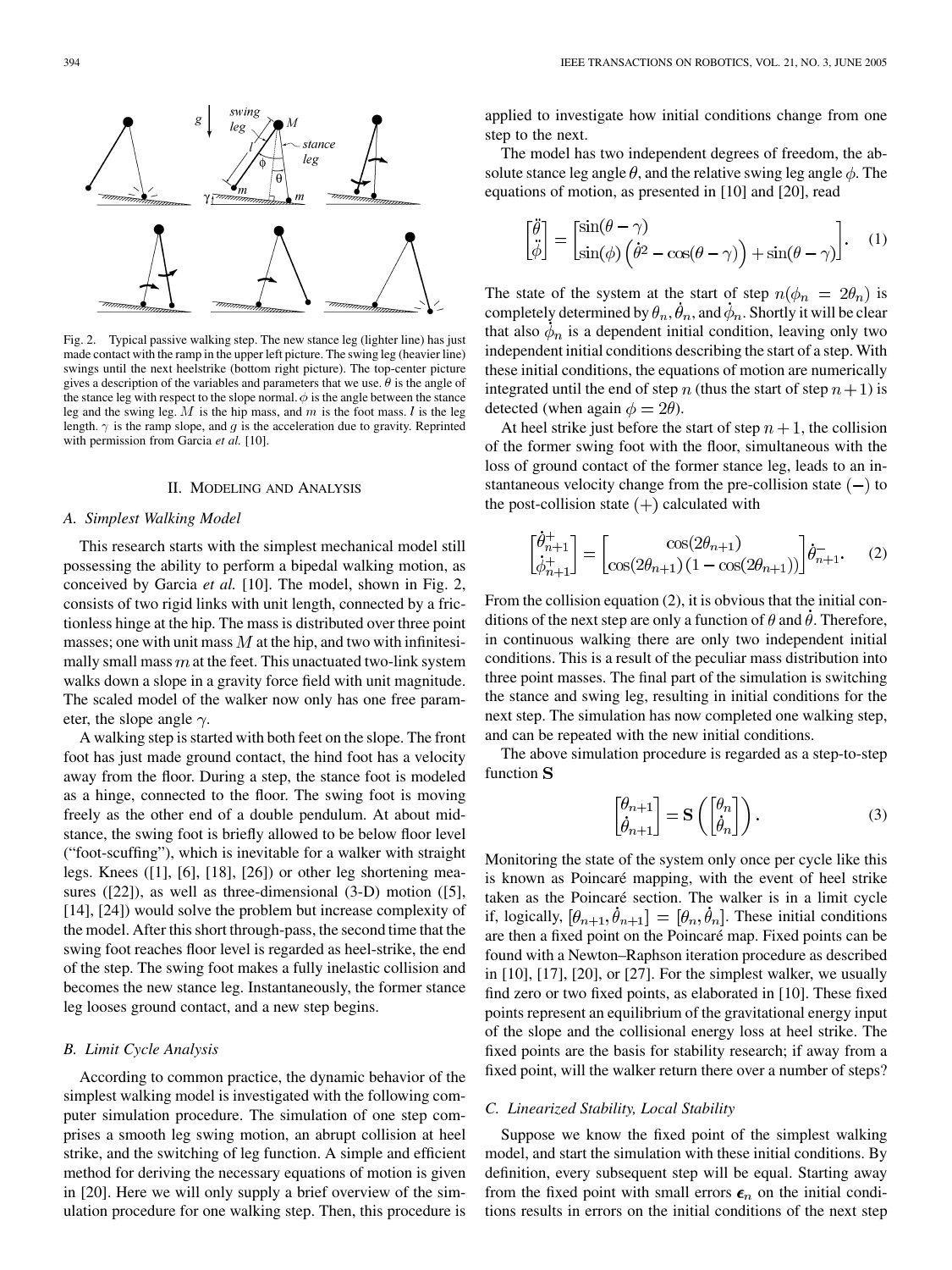

Fig. 3. Stance leg angle  $\theta$  at fixed point versus slope angle  $\gamma$ . In this paper, all simulations are performed with a slope of  $\gamma = 0.004$  rad leading to a fixed point with stance leg angle  $\theta = 0.15$  rad. Reprinted with permission from Garcia *et al.* [\[10](#page-7-0)].

as  $\epsilon_{n+1}$ . For small errors, we assume linearity around the fixed point, such that

$$
\epsilon_{n+1} = \mathbf{J}\epsilon_n \quad \text{with} \quad \mathbf{J} = \frac{\partial \mathbf{S}}{\partial(\theta_n, \dot{\theta}_n)}.
$$
 (4)

 $J$  is the Jacobian of the stride function  $S$  and is approximately determined by performing the simulation procedure once for both errors  $\epsilon_n$ , one for each independent initial condition. The stability characteristics are described by the two eigenvalues  $\lambda_1$ and  $\lambda_2$  of the Jacobian **J**; if both are smaller than 1 in magnitude, errors decay over subsequent steps. The smaller the eigenvalues, the faster the walker converges toward the fixed point.

Garcia *et al.* [\[10](#page-7-0)] performed this linearized stability analysis on the simplest walker, showing that it has one stable fixed point for small slopes up to  $\gamma = 0.015$  rad, and none for steeper slopes, see Fig. 3. This concludes the recapitalization of results from literature. It is important to note that these results are only valid for small errors, therefore only describing the *local stability* around the fixed point.

## *D. Basin of Attraction, Global Stability*

For practical use, one wants to know when the walker keeps walking, and when it falls down. Clearly, the more initial conditions of  $\left[\theta, \dot{\theta}\right]$  result in continuous walking, the more tolerant is the walker for incorrect launches and in-motion disturbances. The entire collection of initial conditions leading to walking is what is called the *basin of attraction*. We know that there must be some basin of attraction when the walker is linearly stable around the fixed point, but how large is it? Below, we will describe how to find the complete basin of attraction with the cell mapping method [[12\]](#page-7-0), and apply this method to the simplest walking model.

The region of feasible initial conditions is subdivided into a large number  $(N)$  of small cells. All unfeasible initial conditions (e.g.,  $\dot{\theta} > 0$ ) are regarded as a small number (*z*) of very large cells, so called *sink cells*. The cells are numbered 1 to  $N +$  $z$ . By application of the step-to-step function  $S$  to the center



Fig. 4. Poincaré section for the simplest walker with initial stance leg angle  $\theta$  and velocity  $\dot{\theta}$  together with failure modes; falling Forward, falling Backward, and Running, and the basin of Attraction of the cyclic walking Fig. 4. Poincaré section for the simplest walker with initial stance leg<br>angle  $\theta$  and velocity  $\dot{\theta}$  together with failure modes; falling Forward, falling<br>Backward, and Running, and the basin of Attraction of the cycl  $\gamma = 0.004$  rad. Reprinted from [[20\]](#page-7-0).

of each cell, all of the  $N + z$  cells point to initial conditions inside one of the other cells, except the sink cells which point to themselves by definition. Starting with cell 1, a sequence of cells appears by following the pointers. This sequence either ends in a sink cell or in a repetitive cycle. This cycle can consist of one self-repeating cell (a fixed point), or a number of cells (multipleperiod walking, Garcia [[9\]](#page-7-0)). The fixed point is identified and all cells in the sequence are labeled as basin of attraction of that fixed point. Then the procedure is repeated with cell 2, then cell 3, etc. As soon as a known cell (from a previous sequence) is encountered, the current sequence merges with that of the known cell. The procedure is repeated until all cells are labeled.

Application of the cell mapping method results in a list with all attractors (fixed points) and classification of all discretization points into this list. Not only period-one walking gaits can be found, also period- $k$  walking gaits. Results of the cell mapping method are as accurate as the discretization, within these tolerances fixed points may come and go. For example, what appears to be a fixed cell might in fact be slowly changing initial conditions (smaller changes than the discretization) of subsequent steps.

With the cell mapping method, the basin of attraction of the simplest walker is calculated in [\[20](#page-7-0)], see Fig. 4. Although the shape and size of the basin of attraction slightly varies for different slope angles,forthisarticlewehavechosentousearepresentativeslope angle of  $\gamma = 0.004$  rad. In Fig. 4 the basin of attraction is represented by the very thin area A, otherwise the walker falls forward or backward, or, if started with high speeds, the stance foot loses compressive ground contact (running). This analysis describes the *global stability* of the walker. This is the more important stability measure for the robustness of the gait [[24\]](#page-7-0).

Note that the calculation of the basin of attraction is a costly business as the number of calculations increases with the power of the number of degrees of freedom. This is one of the reasons that we perform the simulation analysis on the simplest walking model instead of on the more complete model of Mike.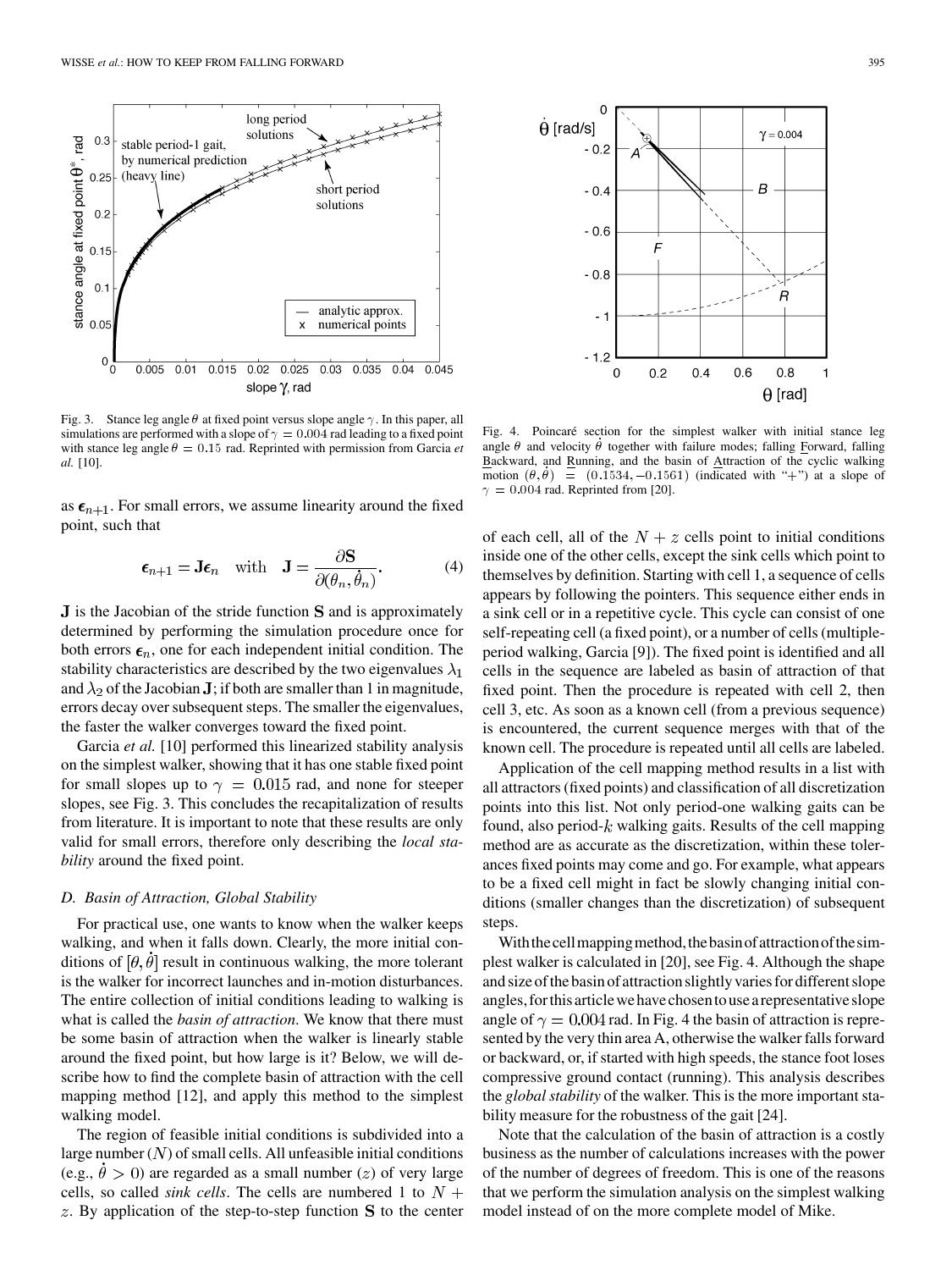

Fig. 5. Maximally obtainable basin of attraction (gray area, bounded by Lines 1, 2 and 3, see text) and uncontrolled basin of attraction (thin area A) of the simplest walking model. The entire problem of falling forward can be solved with swing leg control, while the problem of falling backward (area B) remains existent and would need something else than swing leg control.

## III. SWING LEG ACTION FOR A LARGER BASIN OF ATTRACTION

### *A. Largest Possible Basin of Attraction*

Now that the basin of attraction of the simplest walker is known, some questions arise. Is it a sufficiently large basin of attraction, or is control necessary? Can control of only the swing leg have any substantial positive effect on the basin of attraction? Before answering these questions, we should recognize that any conceivable hip action does not influence the current stance leg motion whatsoever with the assumption of massless legs. The only thing that matters is the hip angle at heel strike. In other words, swing leg control of the simplest walker can only influence the *subsequent* step.

Therefore, swing leg control cannot do anything for the walker if the current hip velocity is not enough to pass the apex of the hip trajectory. The mathematical equivalent of this requirement is the following energy inequality:

$$
\frac{1}{2}M(\dot{\theta}l)^2 > Mgl(1 - \cos\theta)
$$
 (5)

or, rewriting and scaling  $M$ ,  $g$ , and  $l$  to unity

$$
|\dot{\theta}| > 2\sin\frac{\theta}{2}.\tag{6}
$$

This inequality is represented in Fig. 5 with Line (1). Note that this is the familiar separatrix in the normal simple pendulum phase portrait. Also note that Line (1) does not coincide with the dashed boundary between area B and area F in Fig. 4. The area between the two lines represents a set of initial conditions that, for the fully passive walker, does not lead to *immediate* falling backward, but to a short series of successful steps that *eventually* leads to falling backward [[20\]](#page-7-0).

The second boundary to the initial conditions for making a successful step is the requirement for compressive foot contact: at high velocities the centrifugal effect overcomes gravity and

the stance foot would loose contact. This boundary is represented in Fig. 5 as Line (2). The scaled vertical contact force  $f_v$  is given in [\[20](#page-7-0)] as

$$
f_v = -\cos(\theta) \left(\dot{\theta}^2 - \cos(\theta - \gamma)\right). \tag{7}
$$

Requiring that  $f_v > 0$ , we get the inequality for Line (2)

$$
|\dot{\theta}| < \sqrt{\cos \theta}.\tag{8}
$$

Note that the fact that Line (2) passes through  $\{\theta, \dot{\theta}\} = \{0, -1\}$ corresponds to saying that for this nondimensionalized walker the Froude number  $\sqrt{v^2/(gl)}$  is equal to 1 (with body speed v equal to stance leg velocity  $\dot{\theta}$  due to the unit leg length).

The third and last boundary of the maximally achievable basin of attraction is somewhat arbitrary; we only investigate initial conditions with a positive stance leg angle, i.e., starting with the stance foot in front of the swing foot, resulting in Line (3).

Lines (1), (2), and (3) are the outer boundaries for any basin of attraction that swing leg control could possibly achieve for the simplest walker. Therefore we choose to use the area inside these boundaries as a reference for the size of the basin of attraction. Comparing the area of the thin region *A* in Fig. 4 with the large gray area in Fig. 5, we find that without control, the basin of attraction is only 0.3% of the maximally achievable. This result justifies the search for a controller to enlarge the basin of attraction.

Summarized so far, we have said that the uncontrolled simplest walker very rarely walks. It mostly falls, either forward or backward. When adding swing leg control, we cannot address the problem of falling backward whatsoever. Therefore, for the swing leg controller we only have to consider the forward falling problem. This makes things easy; as long as we make sure that the swing leg swings forward fast enough, and then just keep it there, the problem should be solved. There is only one extra requirement; the swing leg should not be too far forward, otherwise the walker will fall *backward* at the subsequent step.

# *B. Rimless Wheel*

If for now we stick to the idealized situation of a massless swing leg, we could imagine the swing leg controller putting the swing leg at a preset, constant, forward angle immediately after the step has started. The behavior of the walker would then be exactly equal to the "rimless spoked wheel," a system that has a number of "legs" (the spokes) at equal, fixed angles apart (see the inset in Fig. 6). This system has been studied in depth by Coleman [[4\]](#page-7-0), who concluded that it would always reach a stable cyclic walking motion, provided that the leg angle is small enough for the floor slope angle. For the slope angle of 0.004 rad that we use throughout this paper, the interspoke angle should be smaller than 0.4 rad [[3\]](#page-7-0), otherwise it would slow down and eventually come to a stop and fall backward. We choose a safe value of 0.3 rad, i.e., a stance leg angle  $\theta = 0.15$  rad at the start of a step, which corresponds to the natural gait of the simplest walking model at this slope (see Fig. 3). Fig. 6 shows the basin of attraction of the rimless wheel with this interspoke angle of  $2 \cdot 0.15$  rad.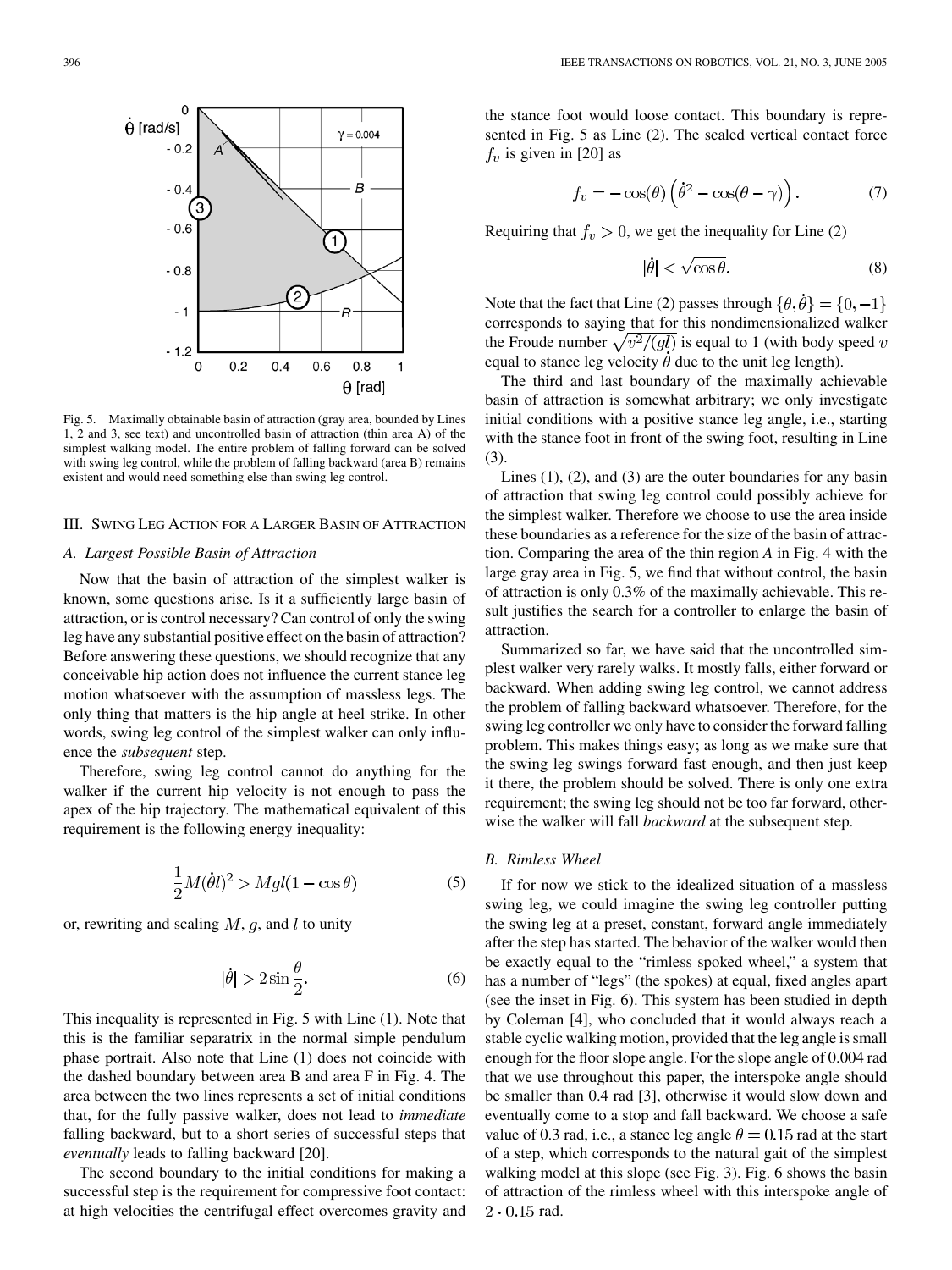

Fig. 6. Basin of attraction of the rimless wheel (model: see inset) with an interspoke angle of 0.3 rad. The initial conditions to the right of the dashed line can only be realized by starting at the top edge of a table. The "+" indicates the fixed point of this model at a slope of  $\gamma = 0.004$  rad.

The fixed interspoke angle makes it impossible to start the rimless wheel with a larger initial leg angle than 0.15 rad, unless it were started at the top edge of a table. But even then, it would converge to its fixed point. Other than that, the only important gap in the basin of attraction is the small corner in the top, bounded by a line of constant energy through the point where Line (1) crosses  $\theta = -0.15$  rad. In that corner, the initial energy of the rimless wheel is enough to make it through the first step, but the fixed interspoke angle is too large to make it through the second.

In conclusion, only considering swing leg control, the maximally obtainable basin of attraction can be achieved with a controller mimicking the rimless wheel.

#### *C. Realistic Actuation Model*

The previous section indicates that the stability behavior of the rimless wheel is very close to the maximum achievable with swing leg control. So, now it is time to devise a simple but realistic form of actuation that mimics the rimless wheel behavior, acknowledging that instantaneous leg positioning is impossible. We propose to use a spring and a damper at the hip joint with a variable setpoint which can provide for an extra internal torque  $T$  to the swing leg, extending the equations of motion to

$$
\begin{bmatrix} \ddot{\theta} \\ \ddot{\phi} \end{bmatrix} = \begin{bmatrix} \sin(\theta - \gamma) \\ \sin(\phi) \left( \dot{\theta}^2 - \cos(\theta - \gamma) \right) + \sin(\theta - \gamma) + T \end{bmatrix} \quad (9)
$$

$$
T = -k(\phi - \phi_{\rm sp}) - c\dot{\phi}.
$$
 (10)

The setpoint  $\phi_{\rm sp}$  is set to 0.3 rad corresponding to the fixed point of the passive walker at a slope of  $\gamma = 0.004$  rad. The stiffness k is the parameter that we vary, where  $k=0$  corresponds to the fully passive simplest walker and  $k = \infty$  corresponds to the rimless wheel. Note that  $k$  is scaled with the foot mass  $m$ . The damping factor  $c$  is set as a function of  $k$  to provide critical damping

$$
c = 2\sqrt{k} \tag{11}
$$



 $\mathbf 0$  $0.2$  $0.4$  $0.6$  $0.8$ 1  $\theta$  [rad] Fig. 7. Basin of attraction of the simplest walker with active hip spring. The setpoint of the hip spring is  $\phi_{sp} = 0.3$  and critical damping is applied. The higher the hip spring stiffness, the larger the basin of attraction;  $k = 25$  leads to area (1),  $k = 50$  leads to area (2), and  $k = 100$  leads to area (3). The fixed point is for all three stiffness settings approximately the same, located at the "+." A disturbance from a step down in the floor would result in initial conditions away from the fixed point in the approximate direction of the white arrow.

 $\circled{3}$ 

 $\dot{\theta}$  [rad/s]

 $-02$ 

 $-0.4$ 

 $-0.6$ 

 $-0.8$ 

- 1

 $-1.2$ 

Note that a physical realization of this type of actuation requires an active shift of the setpoint after each heel strike from  $\phi_{\rm sp}$  to  $-\phi_{\rm sp}$  or vice versa.

Fig. 7 presents the stability results for different stiffness values. A higher stiffness results in a faster swing leg motion and thus provides a better resistance against falling forward. The drawback is in energy consumption, but unfortunately the model with its massless feet is too much a simplification of real walking machines to allow for quantitative statements on energy expenditure. With this active hip spring stiffness we can arbitrarily make the basin of attraction as large as necessary up to complete coverage of the maximally obtainable area, so the problem of falling forward can be considered to be solved. Moreover, this is achieved without any feedback control other than a setpoint shift at heel strike.

Remember that this is just one possible way of speeding up the swing leg. It is not this particular implementation that counts, but the main idea behind it that the swing leg should be swung forward quickly, and then kept there at a not-too-large leg angle. We should emphasize here that, although simulated with a floor slope  $\gamma = 0.004$  rad, this control rule works equally well for any slope larger than that. For smaller slopes, the preset leg angle should be decreased accordingly. Moreover, it appears that the amount of success of other dynamically walking bipeds can be attributed to how well their swing leg is brought forward, although the control rules are usually formulated implicitly (e.g., Westervelt *et al.* [[25\]](#page-7-0)).

## IV. PROTOTYPE EXPERIMENTS

*A. Mike*

We applied the proposed swing leg control to our prototype "Mike" (Fig. 1). Mike weighs 7 kg and measures  $h \times b = 0.7 \times$  $0.4m$ , and it uses  $0.4$  g of compressed  $CO<sub>2</sub>$  per second. An elaborate description of Mike can be found in [\[28](#page-7-0)] while movie clips of Mike in action are available at our web site [[16\]](#page-7-0). Mike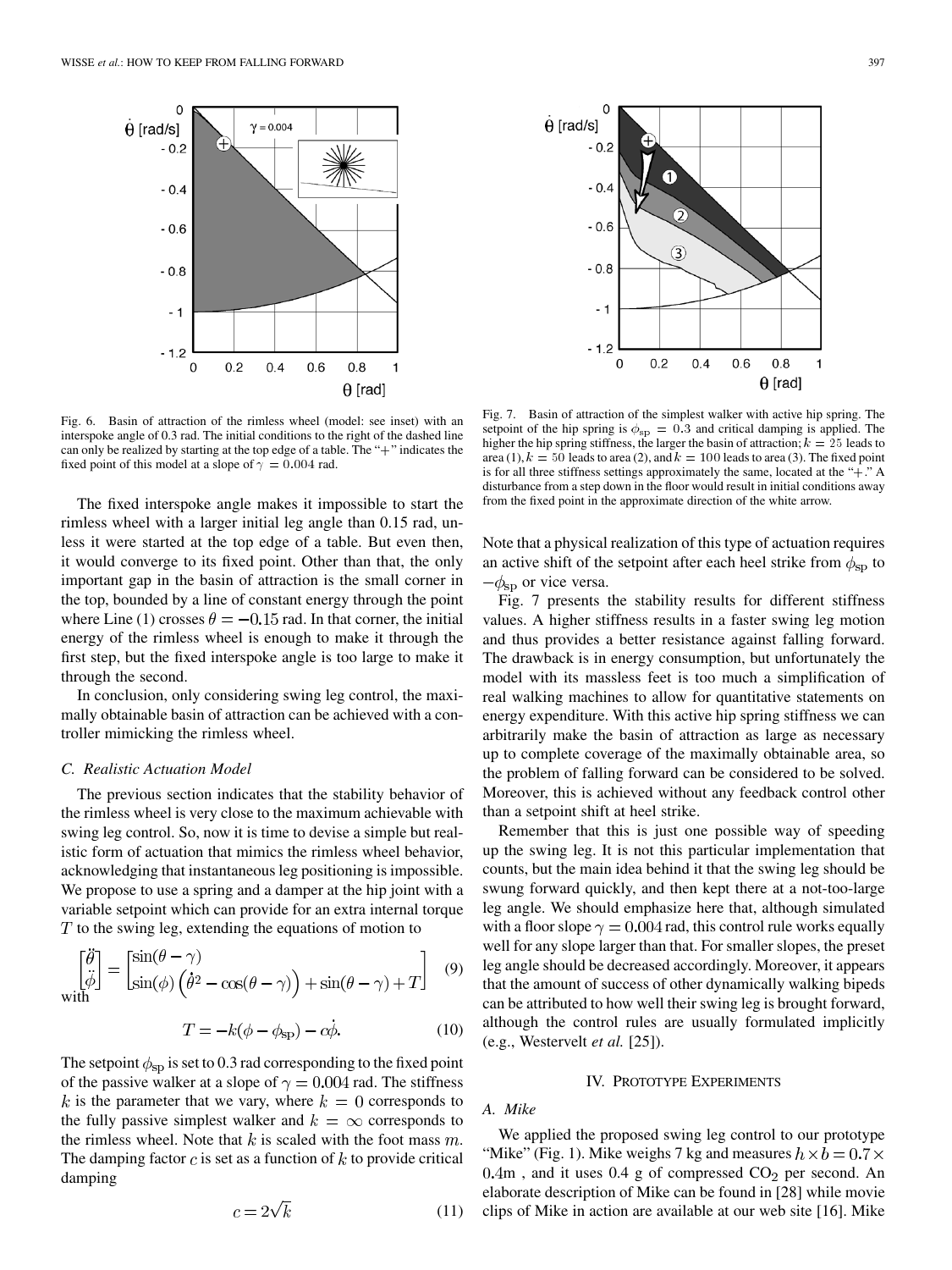

Fig. 8. Schematic structure and muscle attachments of Mike.

has four legs symmetrically paired, giving it approximate 2-D behavior. It differs from the simplest walking model by having knees, a distributed leg mass, round feet and by walking on a level floor (no slope!), all of which we will discuss in Section V.

Mike is actuated with a total of eight McKibben muscles; lightweight pneumatic actuators that act like springs with a stiffness proportional to the internal pressure [\[2](#page-7-0)], [[22\]](#page-7-0). The McKibben muscles are arranged according to Fig. 8. The hip joint is actuated with two muscles (A) and two muscles (B) which are arranged as two antagonistic pairs, providing a combined joint stiffness. The knees are actively extended with McKibben muscles (C) and (D) which are counteracted by weak passive springs. There is no ankle actuation; the arc feet are rigidly attached to the shanks.

#### *B. Actuation System*

The McKibben muscles are fuelled from a  $5.8$ -MPa CO<sub>2</sub> container via a two-stage pressure regulator and via electromagnetic valves that are activated by switches underneath the feet. The second-stage pressure regulator output is manually adjustable between 0.1 and 0.6 MPa resulting in a hip joint stiffness up to 5 Nm/rad and a damping somewhat less than critical damping (estimated by observation). It is not feasible to perform a proper mapping between this stiffness in Mike and the scaled stiffness in the simplest walking model due to the extensive differences between the two, such as leg mass, foot arc radius, muscle nonlinearities and significant air flow dynamics. Therefore the comparison between the two will be of a qualitative nature only.

If a valve is switched "on," the muscle is filled from the pressure regulator output; if switched "off" it empties into atmosphere. For example, at activation of the inner leg foot switch, the outer knee muscles (muscle C in Fig. 8) are switched "off" to allow this knee to bend. A manually tuned 400 ms later they are switched back "on," ensuring a properly extended knee for the next step.

The proposed swing leg control in (10) is implemented by alternating the states of the antagonistic hip muscles. When the foot switch of the inner legs is activated, muscle B in Fig. 8 is switched "on" and muscle A is switched "off." At the next step this is inverted. As a result, the hip joint has a constant stiffness but a setpoint that alternates between  $\phi_{\rm sp}$  and  $-\phi_{\rm sp}$ . The joint stiffness can be adjusted without altering the setpoint. We want to emphasize that there is no feedback control other than this once-per-step switching between preset muscle pressures. We dub this "feet-forward control."



Fig. 9. Typical walking result with active hip muscles (0.55 MPa) on a level floor. The prototype completes ten steps in this trial, showing convergence toward its fixed point after a manual launch.



Fig. 10. Experiment with Mike walking on level floor and taking a step down as a representative disturbance.

# *C. Stability Results*

Mike walks well. Fig. 9 shows a sample of the sustained gait for a hip muscle pressure of 0.55 MPa, see [[16\]](#page-7-0) for video evidence. We would have liked to create a figure of its basin of attraction like Fig. 7. However, the combined limitations on the number of experiments to be performed and on the physical possibilities to create controlled disturbances have led us to concentrate on one representative disturbance, namely a step-down. In the experiments the prototype walks steadily and then takes a step down of increasing height, see Fig. 10. Such a step down results in a larger stance leg velocity at the subsequent step as sketched with the white arrow in Fig. 7. The larger the step down height, the larger the arrow. If a larger hip muscle stiffness indeed allows a bigger step down, then our swing leg control rule is validated.

The stability results are shown in Fig. 11. A hip muscle pressure lower than 0.35 MPa did not provide stable walking at all, not even without disturbances. When the pressure was increased, a larger step down could be handled. The muscles prohibit pressures higher than 0.55 MPa. Fig. 11 clearly shows a better robustness against falling forward with a higher hip pressure which corresponds to a higher joint stiffness.

#### V. DISCUSSION

# *A. Level Floor*

One of the differences between Mike and the simplest walking model is that Mike's legs are not massless. When quickly moving the swing leg forward, it is not only rotated but its center of mass is lifted a little bit. For walkers with nonmassless legs, this provides a way of putting energy into the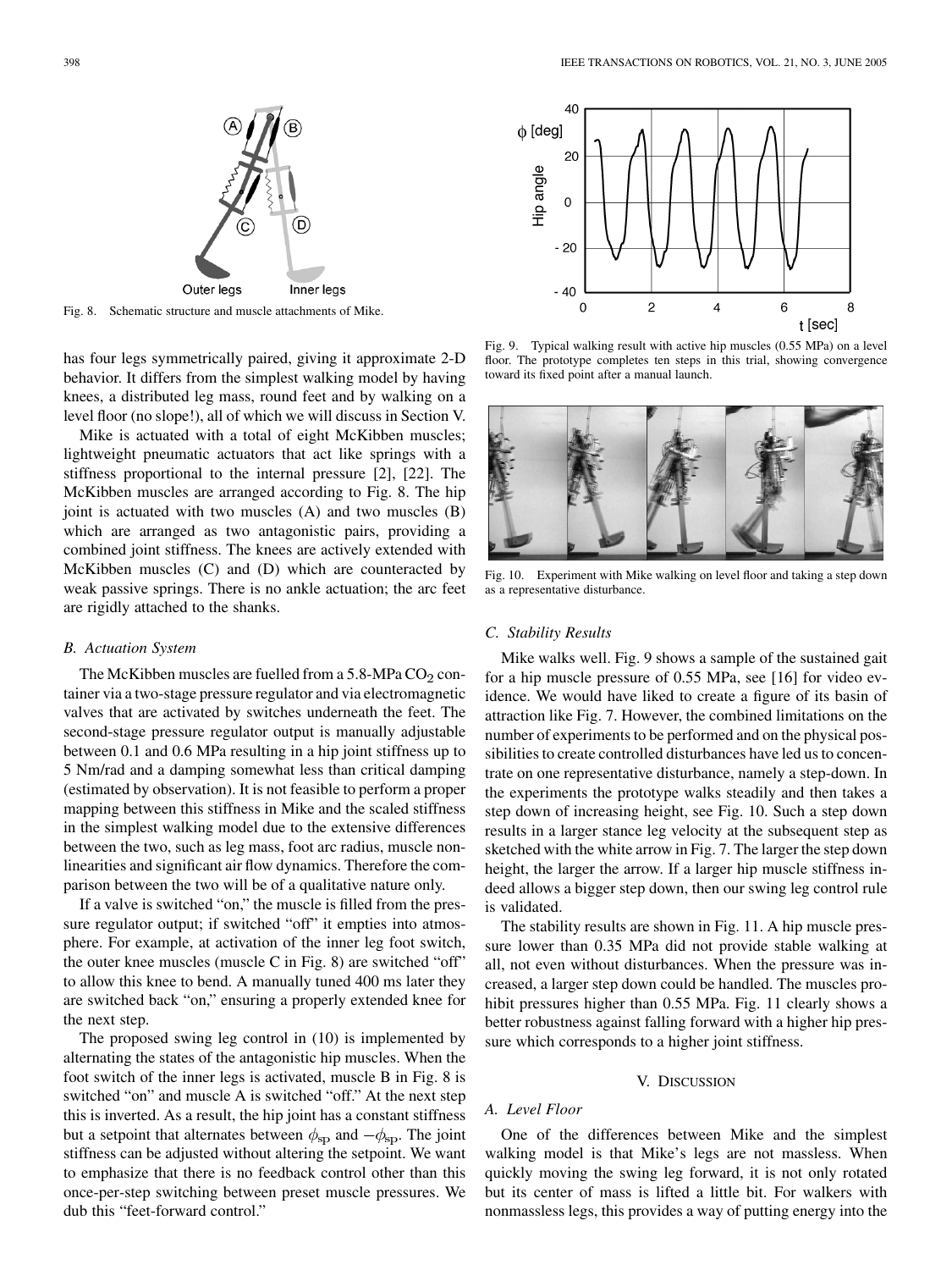

Fig. 11. Higher hip muscle pressure setting (corresponding to a higher hip joint stiffness) results in a larger step-down size and thus in a better resistance against disturbances. The arrows are depicted to indicate correspondence with the white arrow in Fig. 7.

system. For Mike this is sufficient to replace the gravitational energy that the simplest walking model obtained from walking downhill. As a result, Mike can walk on level terrain.

### *B. Distributed Leg Mass*

Another difference between Mike and the simplest walking model is that the swing leg has a nonzero moment of inertia. For the simplest walker, any conceivable hip actuation would not influence the stance leg motion. For Mike, it does. The actual influence depends on the exact mass distribution of the swing leg. If its center of mass were located at the hip joint, the swing leg acceleration would have the adverse effect of a *forward* stance leg acceleration. With a center of mass more in the middle of the leg, the swing leg acceleration induces a *backward* acceleration (i.e., a deceleration) of the stance leg, which buys the prototype some extra time to place its swing leg. A linearized dynamic analysis of a straight-legged mechanism at midstance shows that such advantageous deceleration occurs if

$$
I < mc(l-c) \tag{12}
$$

with the leg moment of inertia  $I$ , leg mass  $m$ , leg length  $l$ , and the distance between the hip joint and the leg's center of mass c. From (12) we deduce that most normal constructions ( $I \approx$  $(1/12)ml^2$ ) result in a slight (advantageous) deceleration of the hip.

Even though the stance leg and hip are decelerated, the center of mass of the entire system is accelerated forward due to the swing leg acceleration. This provides a neat opportunity to make the prototype start from a standstill, which was implemented successfully in the prototype.

# *C. Feet*

The simplest walking model has point feet, whereas Mike's feet have a circular shape. Such feet provide extra robustness against the complementary problem of falling *backward*. As depicted in Figs. 4 and 5, the walker will fall backward if it has not enough velocity to overcome the vertical position. Circular feet smoothen the hip trajectory and thus relax the initial velocity requirement. As a result, the basin of attraction is enlarged in the upper right direction. We believe that round feet are a stability improvement measure complementary to the swing leg control rule proposed in this paper. However, a decisive study on the

effect of circular feet on the basin of attraction has yet to be performed.

### *D. Knees and Muscles*

Other differences between Mike and the simplest walking model are the knees and the nonlinear muscle properties. The knees do not essentially change the global behavior [\[18](#page-7-0)] as the swing leg starts and ends fully extended. One detail is that a violent knee extension at the end of the swing phase (e.g., as an automatic reaction to toe-stubbing) will decrease the hip angle. As at the end of the swing phase both the knee muscle and the corresponding hip muscle are activated, it seems advantageous to engage a biarticular muscle at that instant.

The muscles do not behave in an exactly linear fashion. Especially the damping and friction losses are strongly dependent on the muscle length, providing much more resistance when the muscle is close to its maximal extension. For Mike, this behavior is useful. The swing leg is brought forward without much resistance and is then effectively slowed down by the elongating hip muscle.

#### *E. Human Walking*

From measurements on human walking (e.g., Inman *et al.* [\[13](#page-7-0)], Winter [\[26](#page-7-0)]), it has been found that there is hip muscle activity that accelerates the swing leg at the beginning of the swing phase and decelerates it toward the end of the swing phase. Selles *et al.* [\[21](#page-7-0)] confirms that the human swing leg moves faster than it would if it were purely passive. At first sight, this seems like a waste of energy, but Kuo [[15\]](#page-7-0) hypothesizes that humans might speed up their swing leg to actually *improve* walking energetics, as it indirectly reduces the energy loss at heel strike. In addition to Kuo's hypothesis, the research in this paper provides a second hypothesis to why humans might speed up their swing leg; it increases the robustness against disturbances. It is not relevant what the exact muscle patterns are: as long as they result in an acceleration of the swing leg to a forward position, the positive robustness effect is similar to that of the control algorithm presented in this paper.

When comparing our proposed swing leg control rule to human muscle activation in more detail, it should be noted that our controller is always active, even if no disturbance is present. A more efficient controller would monitor (or even predict) the size of the disturbances and adjust the applied torques correspondingly. It seems reasonable to compare this to a walking human being who will violently throw forward his swing leg as a reflexive reaction to tripping. We hypothesize that this reflex is a 'full power' version of the stabilizing control rule presented in this paper, while in normal walking a 'low power' version is applied. This hypothesis is in line with Pratt [\[19](#page-7-0)] and Forner Cordero [[7\]](#page-7-0) who suggest that the maximum walking speed in humans is dictated by how fast one can swing his or her leg.

#### VI. CONCLUSION

We started this research asking ourselves the question: "Can we achieve global stability for the simplest walking model with a simple swing leg control rule?" The answer is two-staged.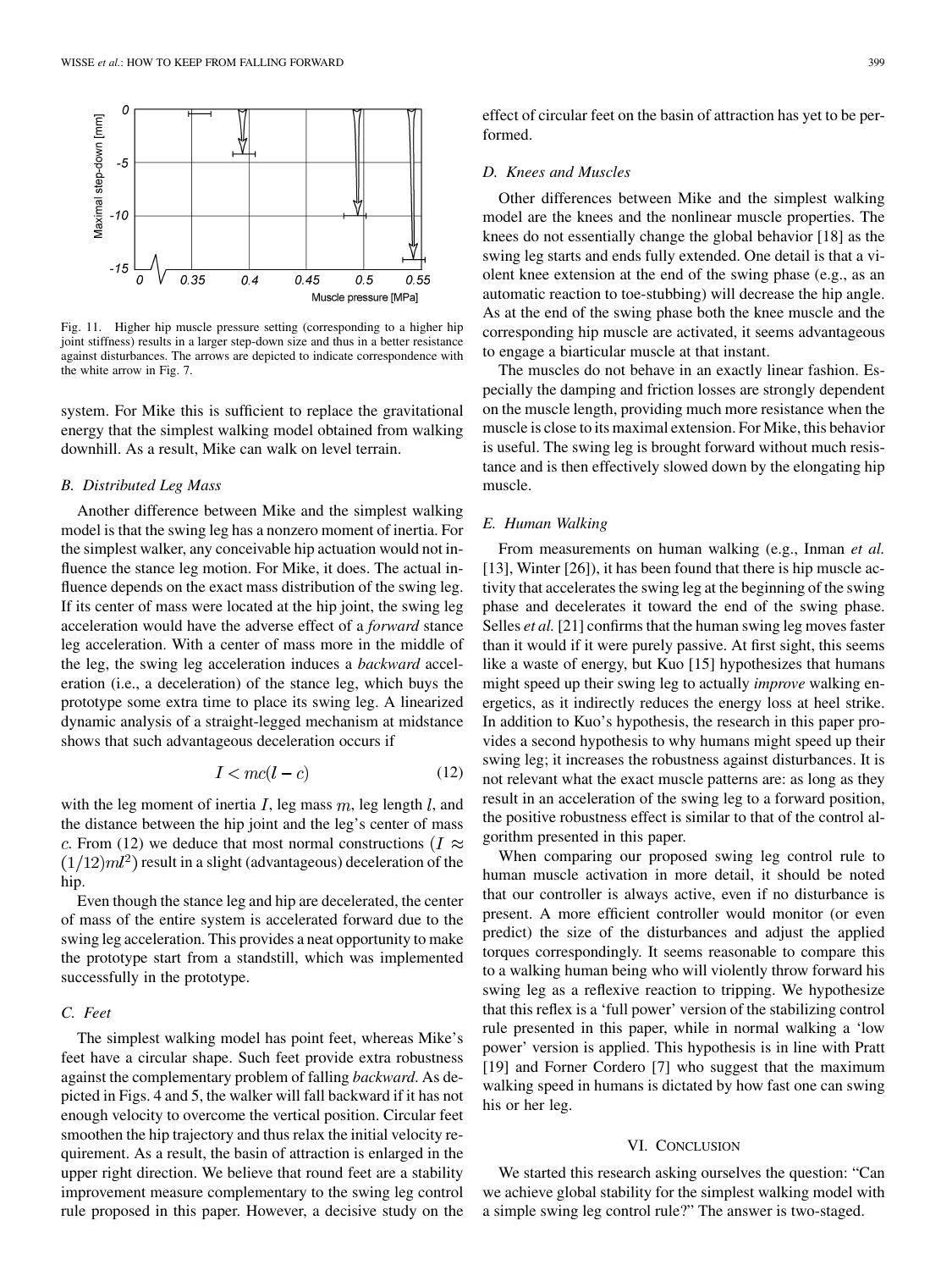<span id="page-7-0"></span>First, we showed that swing leg control can only address the problem of falling *forward*. If the simplest walker falls *backward*, there is no way that any swing leg control can change this; there is simply not enough energy in the system to move past the vertical position.

Second, we showed that a simple controller can completely solve the problem of falling forward; all it needs to do is to get the swing leg timely in a forward position. A damped hip spring with a forward setpoint already suffices. The specific control and actuation details are not important as the same result can be achieved with any configuration if it is based on the following rule: "*You will never fall forward if you put your swing leg fast enough in front of your stance leg. In order to prevent falling backward the next step, the swing leg shouldn't be too far in front*." A controller designed according to this rule is easy to implement, because no *a priori* knowledge of the passive dynamic walking motion is needed.

We validated this rule with experiments with an autonomous, two-dimensional (four-legged) prototype with knees. The hip joint was actuated with McKibben muscles which provide a joint stiffness proportional to their internal  $CO<sub>2</sub>$  pressure. By using only one muscle of a pair of antagonistic muscles, the hip joint was given a stiffness and a forward setpoint each step. In this manner, the swing leg was accelerated forward according to our proposed control rule. The prototype was made to take a step-down during a steady walk, and the maximal step-down height was recorded as a function of the hip muscle pressure (hip joint stiffness). It was shown that a higher pressure indeed allows a higher step-down. The resultant robust gait can be viewed at [16].

#### ACKNOWLEDGMENT

The authors would like to thank J.-D. Bakker and E. Mouw for providing a LART board for Mike's brain and J. van Frankenhuyzen for the mechanical work on Mike. The authors would like to thank J. Meijaard for his guidance toward the cell mapping method, and T. Platzer for an overview of the reflexes in human walking. Finally, they would also like to thank A. Ruina for many helpful comments and M. Garcia for supplying Figs. 2 and 3.

#### **REFERENCES**

- [1] J. Adolfsson, H. Dankowicz, and A. Nordmark, "3d passive walkers: finding periodic gaits in the presence of discontinuities," *Nonlinear Dyn.*, vol. 24, no. 2, pp. 205–229, 2001.
- [2] C. P. Chou and B. Hannaford, "Measurement and modeling of mckibben pneumatic artificial muscles," *IEEE Trans. Robot. Autom.*, vol. 12, no. 1, pp. 90–102, Feb. 1996.
- [3] M. J. Coleman, "A Stability study of a three-dimensional passive-dynamic model of human gait," Ph.D. dissertation, Cornell Univ., Ithaca, NY, 1998.
- [4] M. J. Coleman, A. Chatterjee, and A. Ruina, "Motions of a rimless spoked wheel: a simple 3d system with impacts," *Dyn. Stability Syst.*, vol. 12, no. 3, pp. 139–160, 1997.
- [5] M. J. Coleman and A. Ruina, "An uncontrolled toy that can walk but cannot stand still," *Phys. Rev. Lett.*, vol. 80, no. 16, pp. 3658–3661, Apr. 1998.
- [6] S. H. Collins, M. Wisse, and A. Ruina, "A two legged kneed passive dynamic walking robot," *Proc. Int. J. Robot. Res.*, vol. 20, no. 7, pp. 607–615, Jul. 2001.
- [7] A. F. Cordero, "Human Gait, Stumble and ... Fall?," Ph.D. dissertatiom, Univ. Twente, Enschede, The Netherlands, 2003.
- [8] G. T. Fallis, "Walking toy ('improvement in walking toys')," U. S. Patent 376 588, Jan. 17, 1888.
- [9] M. Garcia, A. Chatterjee, and A. Ruina, "Speed, efficiency, and stability of small-slope 2d passive-dynamic bipedal walking," in *Proc. IEEE Int. Conf. Robotics and Automation*, Piscataway, NJ, 1998, pp. 2351–2356.
- [10] M. Garcia, A. Chatterjee, A. Ruina, and M. J. Coleman, "The simplest walking model: stability, complexity, and scaling," *ASME J. Biomech. Eng.*, vol. 120, no. 2, pp. 281–288, Apr. 1998.
- [11] A. Goswami, B. Espiau, and A. Keramane, "Limit cycles and their stability in a passive bipedal gait," in *Proc. IEEE Int. Conf. Robotics and Automation*, Piscataway, NJ, 1996, pp. 246–251.
- [12] C. S. Hsu, "Cell-to-cell mapping; a method of global analysis for nonlinear systems," in *Applied Mathematical Sciences 64*. New York: Springer-Verlag, 1987.
- [13] V. T. Inman, H. J. Ralston, and F. Todd, *Human Walking*. Baltimore, MD: Williams & Wilkinns, 1981.
- [14] A. D. Kuo, "Stabilization of lateral motion in passive dynamic walking," *Int. J. Robot. Res.*, vol. 18, no. 9, pp. 917–930, Sep. 1999.
- [15]  $\frac{15}{2}$ , "Energetics of actively powered locomotion using the simplest walking model," *J. Biomech. Eng.*, vol. 124, pp. 113–120, Feb. 2002.<br>[16] Delft Biorobotics Laboratory. (2003). [Online]. Availabl
- Laboratory. (2003). [Online]. Available: http://dbl.tudelft.nl/
- [17] T. McGeer, "Passive dynamic walking," *Int. J. Robot. Res.*, vol. 9, no. 2, pp. 62–82, Apr. 1990.
- [18]  $\rightarrow$  "Passive walking with knees," in *Proc. 1990 IEEE Int. Conf. Robotics and Automation*, Los Alamitos, CA, 1990, pp. 1640–1645.
- [19] J. E. Pratt, "Exploiting inherent robustness and natural dynamics in the control of bipedal walking robots," Ph.D. dissertation , MIT, Cambridge, MA, 2000.
- [20] A. L. Schwab and M. Wisse, "Basin of attraction of the simplest walking model," presented at the *Int. Conf. Noise and Vibration*, 2001, Paper DETC2001/VIB-21 363.
- [21] R. Selles, J. B. J. Bussmann, R. C. Wagenaar, and H. J. Stam, "Comparing predictive validity of four ballistic swing phase models of human walking," *J. Biomech.*, vol. 34, pp. 1171–1177, 2001.
- [22] R. O. van der Linde, "Active leg compliance for passive walking," in *Proc. IEEE Int. Conf. Robotics and Automation*, May 1998, pp. 2339–2344.
- [23]  $\rightarrow$ , "Passive bipedal walking with phasic muscle contraction," *Biol. Cybern.*, vol. 81, no. 3, pp. 227–237, Sep. 1999.
- [24]  $\longrightarrow$ , "Bipedal walking with active springs, gait synthesis and prototype design," Ph.D. dissertation, Delft Univ. Technology, Delft, The Netherlands, Nov. 2001.
- [25] E. R. Westervelt, J. W. Grizzle, and D. E. Koditschek, "Hybrid zero dynamics of planar biped walkers," *IEEE Trans. Autom. Contr.*, vol. 48, no. 1, pp. 42–56, Jan. 2003.
- [26] D. A. Winter, *Biomechanics and Motor Control of Human Movement*, 2nd ed. New York: Wileu, 1990.
- [27] M. Wisse and A. L. Schwab, "A 3d passive dynamic biped with roll and yaw compensation," *Robotica*, vol. 19, pp. 275–284, 2001.
- [28] M. Wisse and J. van Frankenhuyzen, "Design and construction of mike; a 2d autonomous biped based on passive dynamic walking," presented at the *Conf. Adaptive Motion of Animals and Machines*, Kyoto, Japan, 2003, Paper WeP-I-1.



**Martijn Wisse** (M'02) received the M.S. and Ph.D. degrees in mechanical engineering from Delft University of Technology, Delft, The Netherlands, in 2000 and 2004, respectively.

He held a postdoctoral position at the Robotics Institute, Carnegie Mellon University, Pittsburgh, PA, from 2004 to 2005. Since 2005, he has been an Assistant Professor at Delft University of Technology. His research interest is the field of humanoid robots, with a specialization in (passive) dynamic locomotion.